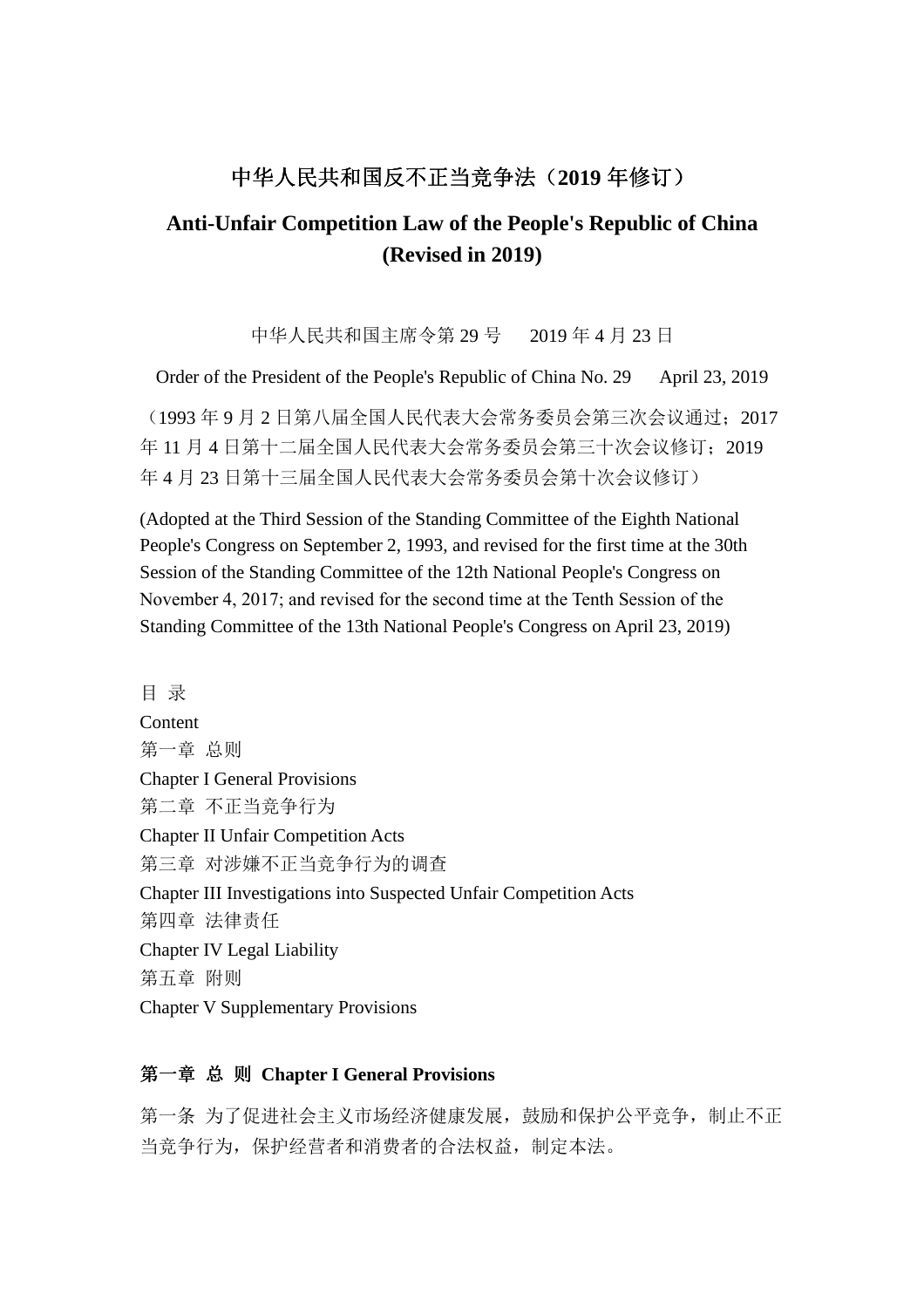Article 1 This Law is formulated with a view to promoting the healthy development of the socialist market economy, encouraging and protecting fair competition, preventing acts of unfair competition, and protecting the legitimate rights and interests of business operators and consumers.

第二条 经营者在生产经营活动中,应当遵循自愿、平等、公平、诚信的原则, 遵守法律和商业道德。

本法所称的不正当竞争行为, 是指经营者在生产经营活动中, 违反本法规定, 扰乱市场竞争秩序,损害其他经营者或者消费者的合法权益的行为。

本法所称的经营者,是指从事商品生产、经营或者提供服务(以下所称商品包 括服务)的自然人、法人和非法人组织。

Article 2 While carrying out production or business activities, a business operator shall follow the principles of voluntariness, equality, fairness, and good faith, abide by laws and observe business ethics.

For the purpose of this Law, unfair competition refers to any business operator's act of participating in the production and operation activities in violation of the provisions herein to disrupt the competition order in the market and infringe the legitimate rights and interests of other business operators or consumers.

For the purpose of this Law, a business operator refers to a natural or legal person or any other unincorporated association engaged in the manufacturing or trading of commodities or the provision of services ("commodities" referred to hereinafter include services).

第三条 各级人民政府应当采取措施,制止不正当竞争行为,为公平竞争创造良 好的环境和条件。

国务院建立反不正当竞争工作协调机制,研究决定反不正当竞争重大政策,协 调处理维护市场竞争秩序的重大问题。

Article 3 People's governments at various levels shall take measures to prevent acts of unfair competition and create a favorable environment and conditions for fair competition.

The State Council shall establish an anti-unfair competition work coordination mechanism, study and decide on major anti-unfair competition policies, and coordinate and deal with major issues to maintain the competition order.

第四条 县级以上人民政府履行工商行政管理职责的部门对不正当竞争行为进行 查处;法律、行政法规规定由其他部门查处的,依照其规定。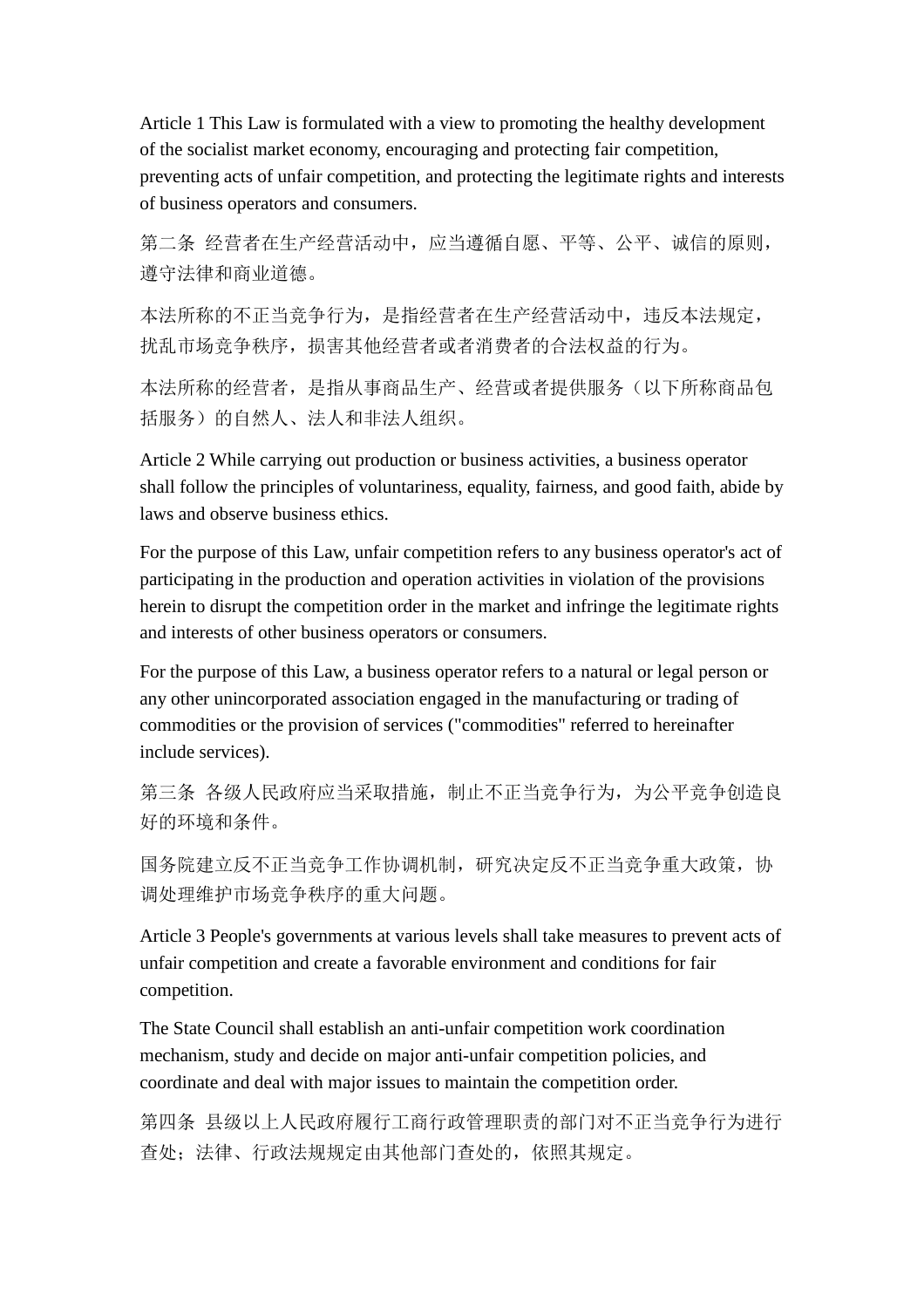Article 4 The department responsible for administration for industry and commerce under a people's government at or above the county level shall investigate and deal with acts of unfair competition. Where laws or administrative regulations provide that such acts shall be investigated and handled by another department, those provisions shall apply.

第五条 国家鼓励、支持和保护一切组织和个人对不正当竞争行为进行社会监 督。

国家机关及其工作人员不得支持、包庇不正当竞争行为。

行业组织应当加强行业自律,引导、规范会员依法竞争,维护市场竞争秩序。

Article 5 The State encourages, supports and protects all organizations and individuals in the exercise of social supervision over unfair competition acts.

State organs and their staff members shall not support or cover up any unfair competition conduct.

Industry organizations shall strengthen industry self-discipline, guide and regulate their members to compete according to the law, and maintain the competition order in the market.

### 第二章 不正当竞争行为 **Chapter II Unfair Competition Acts**

第六条 经营者不得实施下列混淆行为,引人误认为是他人商品或者与他人存在 特定联系:

(一)擅自使用与他人有一定影响的商品名称、包装、装潢等相同或者近似的 标识;

(二)擅自使用他人有一定影响的企业名称(包括简称、字号等)、社会组织名 称(包括简称等)、姓名(包括笔名、艺名、译名等);

(三)擅自使用他人有一定影响的域名主体部分、网站名称、网页等;

(四)其他足以引人误认为是他人商品或者与他人存在特定联系的混淆行为。

Article 6 A business operator shall not perform any of the following confusing acts that will enable people to mistake its products for another business's products or believe certain relations exist between its products and any business's products,

1. unauthorized use of a mark that is identical or similar to the name, packaging or decoration of another business's commodity, which has influence to a certain extent,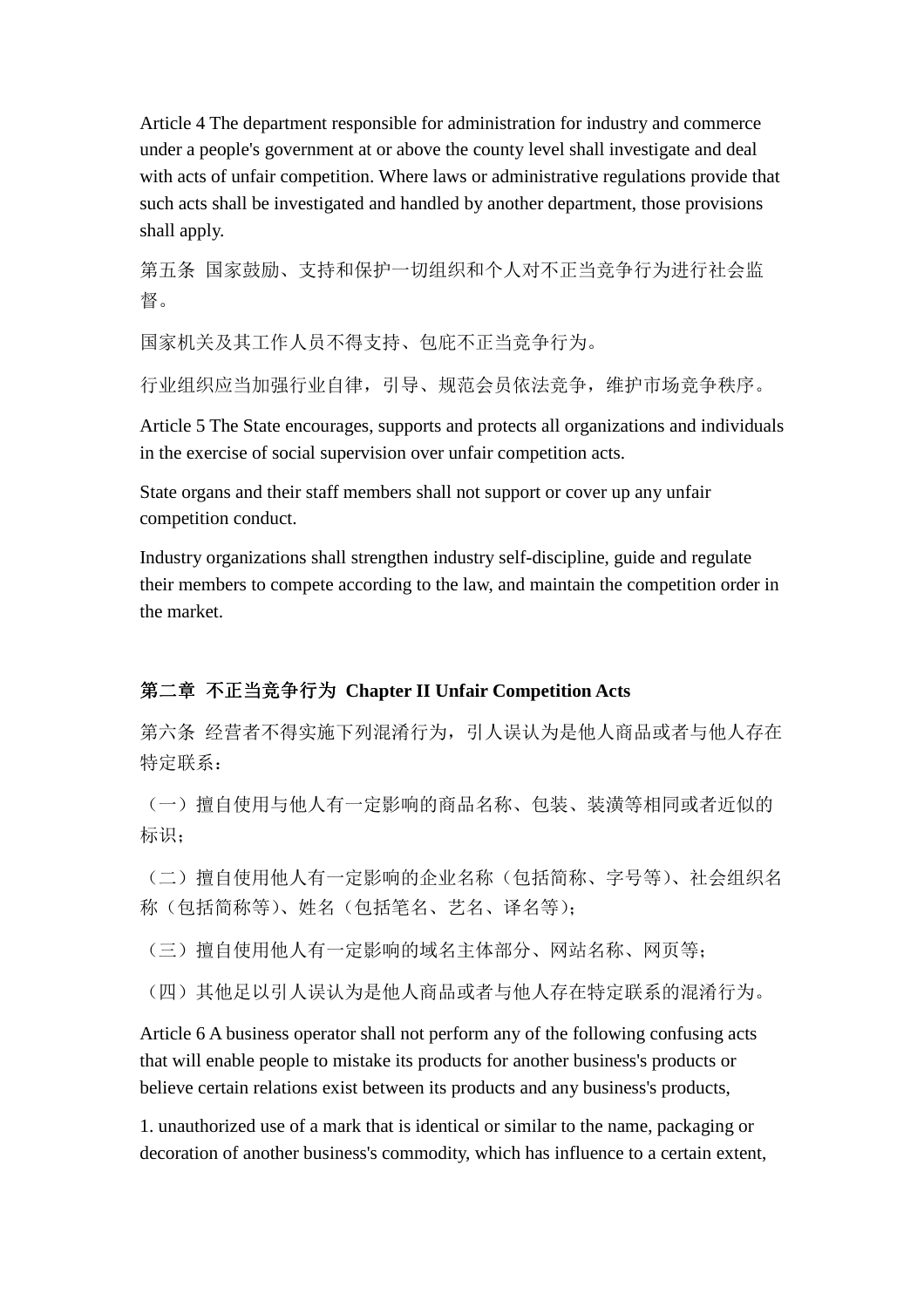2. unauthorized use of another business's corporate name (including its shortened name, trade name, etc.), the name of a social group (including its shortened name, etc.), or the name of an individual (including his or her pen name, stage name, translated name, etc.), which has influence to a certain extent;

3. unauthorized use of the main domain name, website name or webpage, which has influence to a certain extent; and

4. other confusing acts that are sufficient to enable people to mistake its products for another business's products or believe certain relations exist between its products and any business's products.

第七条 经营者不得采用财物或者其他手段贿赂下列单位或者个人,以谋取交易 机会或者竞争优势:

(一)交易相对方的工作人员;

(二)受交易相对方委托办理相关事务的单位或者个人;

(三)利用职权或者影响力影响交易的单位或者个人。

经营者在交易活动中,可以以明示方式向交易相对方支付折扣,或者向中间人 支付佣金。经营者向交易相对方支付折扣、向中间人支付佣金的,应当如实入 账。接受折扣、佣金的经营者也应当如实入账。

经营者的工作人员进行贿赂的,应当认定为经营者的行为;但是,经营者有证 据证明该工作人员的行为与为经营者谋取交易机会或者竞争优势无关的除外。

Article 7 A business operator shall not resort to bribery, by offering money or goods or by any other means, to any of the following entities or individuals, in order to seek a transaction opportunity or competitive advantage,

1. any employee of the counterparty in a transaction;

2. any entity or individual entrusted by the counterparty in a transaction to handle relevant affairs; or

3. any other entity or individual that is to take advantage of powers or influence to influence a transaction.

A business operator may expressly give a discount to the counterparty or pay a commission to the middleman of a transaction in the course of transaction activities. Where a business operator gives a discount to the transaction counterparty or pays a commission to the middleman, it shall truthfully enter it in his account books. A business operator that accepts such discount or commission shall also enter it into its account books.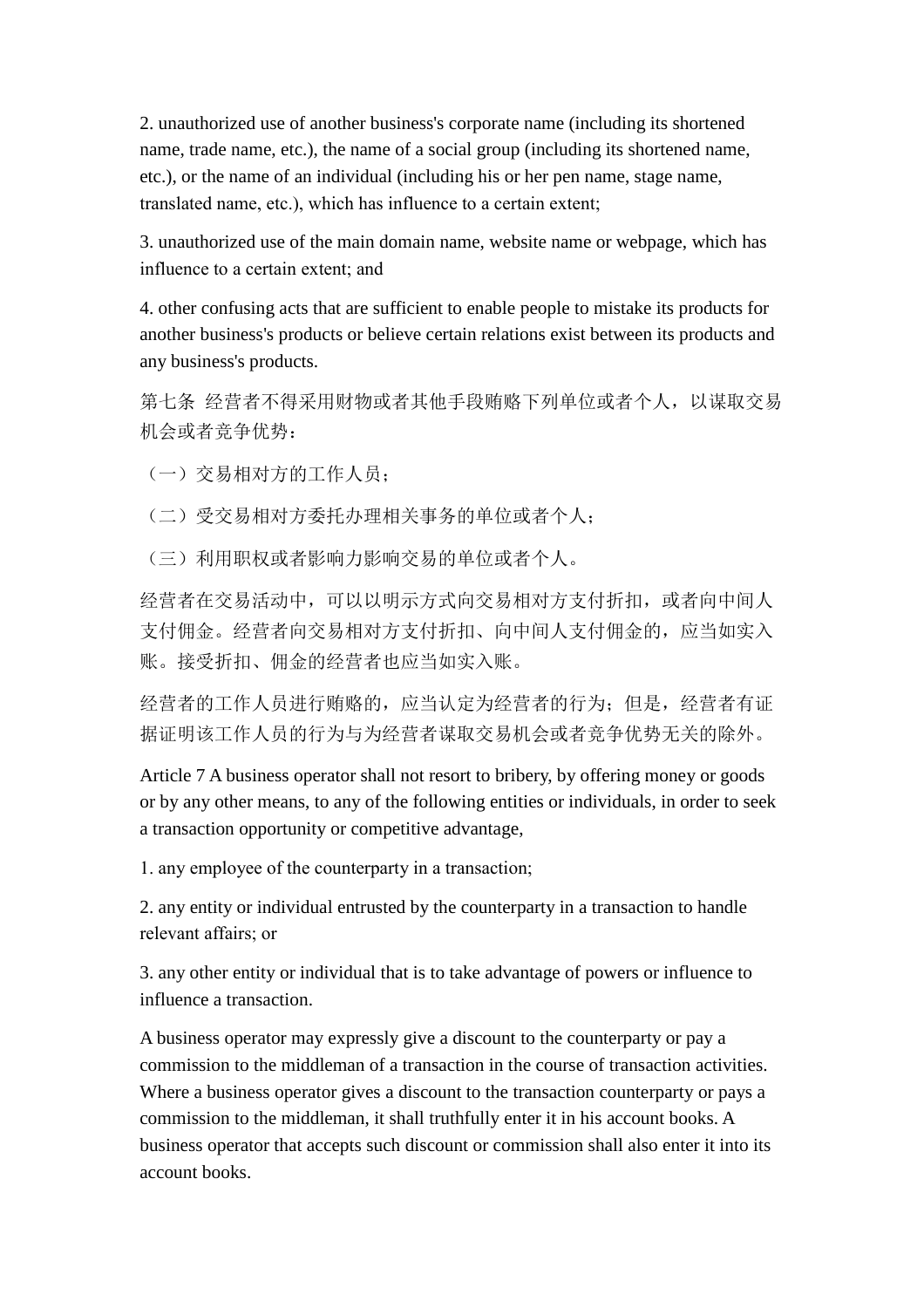The act of an employee of a business operator bribing any other individual shall be deemed an act of the business operator itself, unless otherwise proven by the business operator with evidence that such act is not related to efforts in seeking a transaction opportunity or competitive advantage.

第八条 经营者不得对其商品的性能、功能、质量、销售状况、用户评价、曾获 荣誉等作虚假或者引人误解的商业宣传,欺骗、误导消费者。

经营者不得通过组织虚假交易等方式,帮助其他经营者进行虚假或者引人误解 的商业宣传。

Article 8 A business operator shall not conduct commercial promotions for the performance, function, quality, sales status, user evaluation, honor received concerning its products in a false or misleading manner, attempting to cheat or mislead consumers.

A business operator shall not assist another business operator with its commercial promotions in a false or misleading manner by way of organizing false transactions or by other means.

第九条 经营者不得实施下列侵犯商业秘密的行为:

(一)以盗窃、贿赂、欺诈、胁迫、电子侵入或者其他不正当手段获取权利人 的商业秘密;

(二)披露、使用或者允许他人使用以前项手段获取的权利人的商业秘密;

(三)违反保密义务或者违反权利人有关保守商业秘密的要求,披露、使用或 者允许他人使用其所掌握的商业秘密;

(四)教唆、引诱、帮助他人违反保密义务或者违反权利人有关保守商业秘密 的要求,获取、披露、使用或者允许他人使用权利人的商业秘密。

经营者以外的其他自然人、法人和非法人组织实施前款所列违法行为的,视为 侵犯商业秘密。

第三人明知或者应知商业秘密权利人的员工、前员工或者其他单位、个人实施 本条第一款所列违法行为,仍获取、披露、使用或者允许他人使用该商业秘密 的,视为侵犯商业秘密。

本法所称的商业秘密,是指不为公众所知悉、具有商业价值并经权利人采取相 应保密措施的技术信息、经营信息等商业信息。

Article 9 A business operator shall not engage in any of the following infringements of commercial secrets: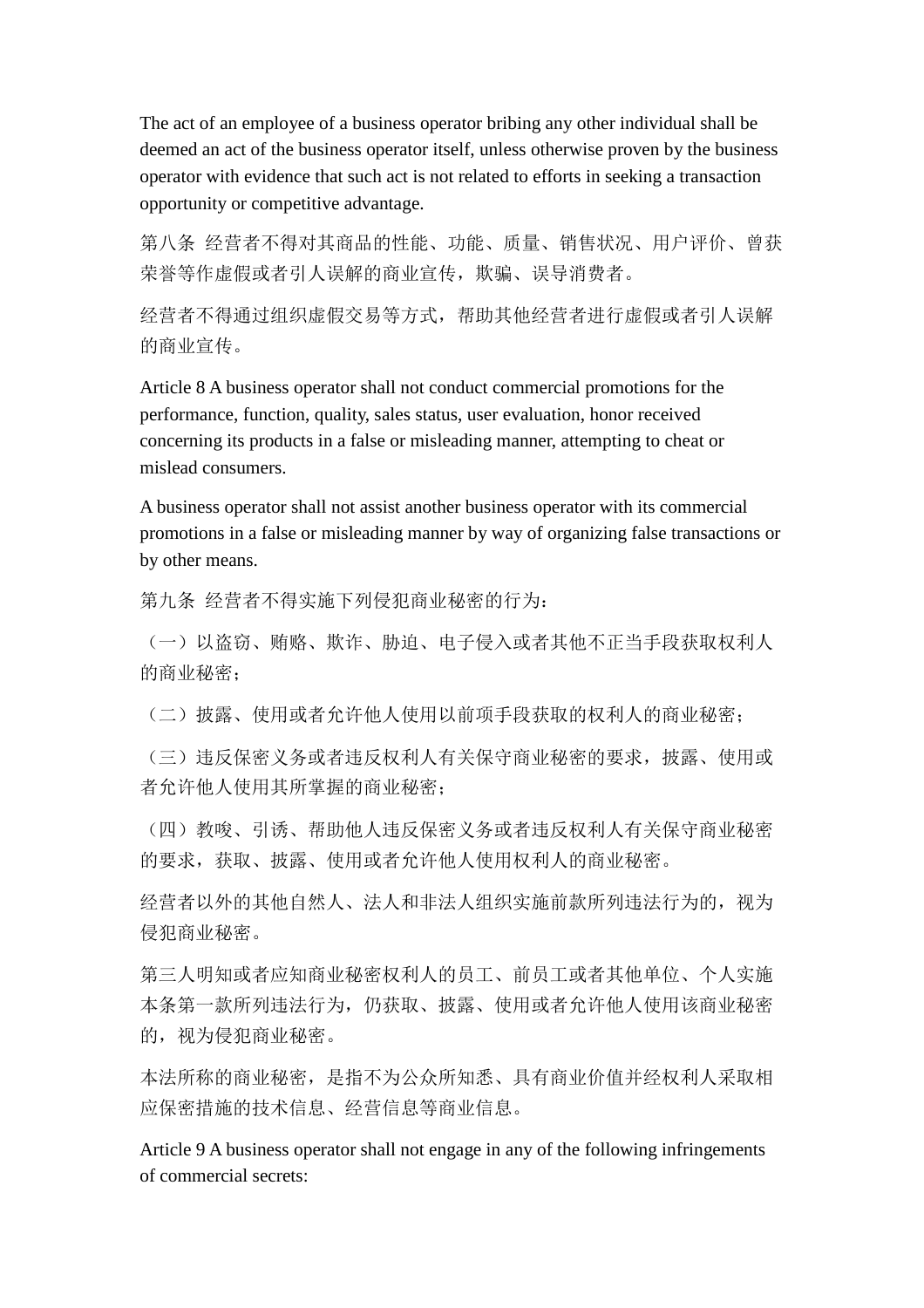1. obtaining an obligee's commercial secrets by theft, bribery, intimidation, electronic intrusion or other improper means;

2. disclosing, using, or allowing others to use an obligee's commercial secrets obtained by the means mentioned in the preceding paragraph; or

3. disclosing, using or allowing others to use an obligee's commercial secrets in violation of confidentiality obligations or the obligee's requirements on keeping such commercial secrets confidential.

4. obtaining, disclosing, using or allowing any other to use an obligee's commercial secrets by instigating, temping or helping any other to violate the confidentiality obligations or the obligee's requirements on keeping such commercial secrets confidential.

Other natural persons, legal persons and unincorporated organizations other than the business operators who commit the illegal acts listed in the preceding paragraph shall be deemed as infringement of commercial secrets.

Where a third party knows or should know of the fact that an employee or former employee of the right owner of commercial secrets or any other entity or individual conducts any of the illegal acts specified in the first paragraph of this article, but still accepts, publishes, uses or allows any other to use such secrets, such practice shall be deemed as infringement of commercial secrets.

For the purpose of this Law, commercial secrets refer to any technical information, operational information or commercial information which is not known to the public and has commercial value, and for which its obligee has adopted measures to ensure its confidentiality.

第十条 经营者进行有奖销售不得存在下列情形:

(一)所设奖的种类、兑奖条件、奖金金额或者奖品等有奖销售信息不明确, 影响 兑奖:

(二)采用谎称有奖或者故意让内定人员中奖的欺骗方式进行有奖销售;

(三)抽奖式的有奖销售,最高奖的金额超过五万元。

Article 10 The prize-attached sale activities of a business operator shall not involve the following situations:

1. making sales with prizes attached without expressly specifying the prize types, terms for collecting prizes, the amounts of cash or the goods as prizes, or other related information that will affect the collection of prizes;

2. making sales with prizes attached in a fraudulent manner by falsely claiming the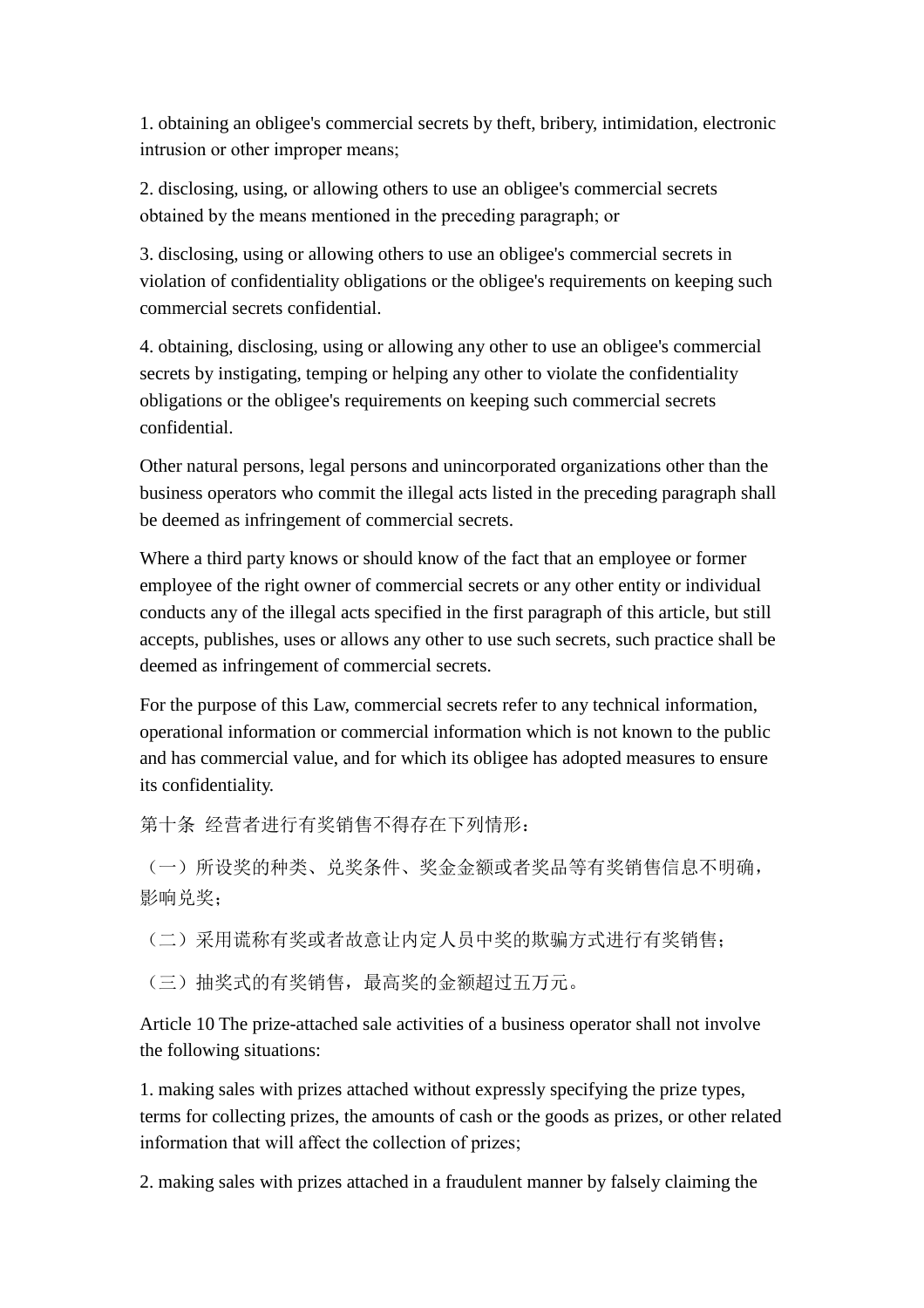existence of prizes or intentionally causing internally-chosen persons to win the prizes; and

3. making sales with prizes attached in the form of a lucky draw where the amount of the highest prize exceeds CNY50, 000.

第十一条 经营者不得编造、传播虚假信息或者误导性信息,损害竞争对手的商 业信誉、商品声誉。

Article 11 A business operator shall not fabricate or disseminate any false information or misleading information to injure the credit standing of its rival or the reputation of its rival's commodities.

第十二条 经营者利用网络从事生产经营活动,应当遵守本法的各项规定。

经营者不得利用技术手段,通过影响用户选择或者其他方式,实施下列妨碍、 破坏其他经营者合法提供的网络产品或者服务正常运行的行为:

(一)未经其他经营者同意,在其合法提供的网络产品或者服务中,插入链 接、强制进行目标跳转;

(二)误导、欺骗、强迫用户修改、关闭、卸载其他经营者合法提供的网络产 品或者服务;

(三)恶意对其他经营者合法提供的网络产品或者服务实施不兼容;

(四)其他妨碍、破坏其他经营者合法提供的网络产品或者服务正常运行的行 为。

Article 12 A business operator that makes use of the network to engage in production and business activities shall abide by all the provisions herein.

It shall not perform any of the following acts that impede or disrupt the normal operation of network products or services legally provided by other business operators, by taking advantage of technical means to influence users' choices or otherwise,

1. inserting a link into a network product or service legally provided by another operator to compel a destination jump without the approval of such operator;

2. misleading, deceiving or compelling users into modifying, closing, or uninstalling a network product or service legally provided by another business operator;

3. implementing in bad faith an incompatibility with a network product or service legally provided by another business operator; or

4. any other act that impedes or disrupts the normal operation of network products or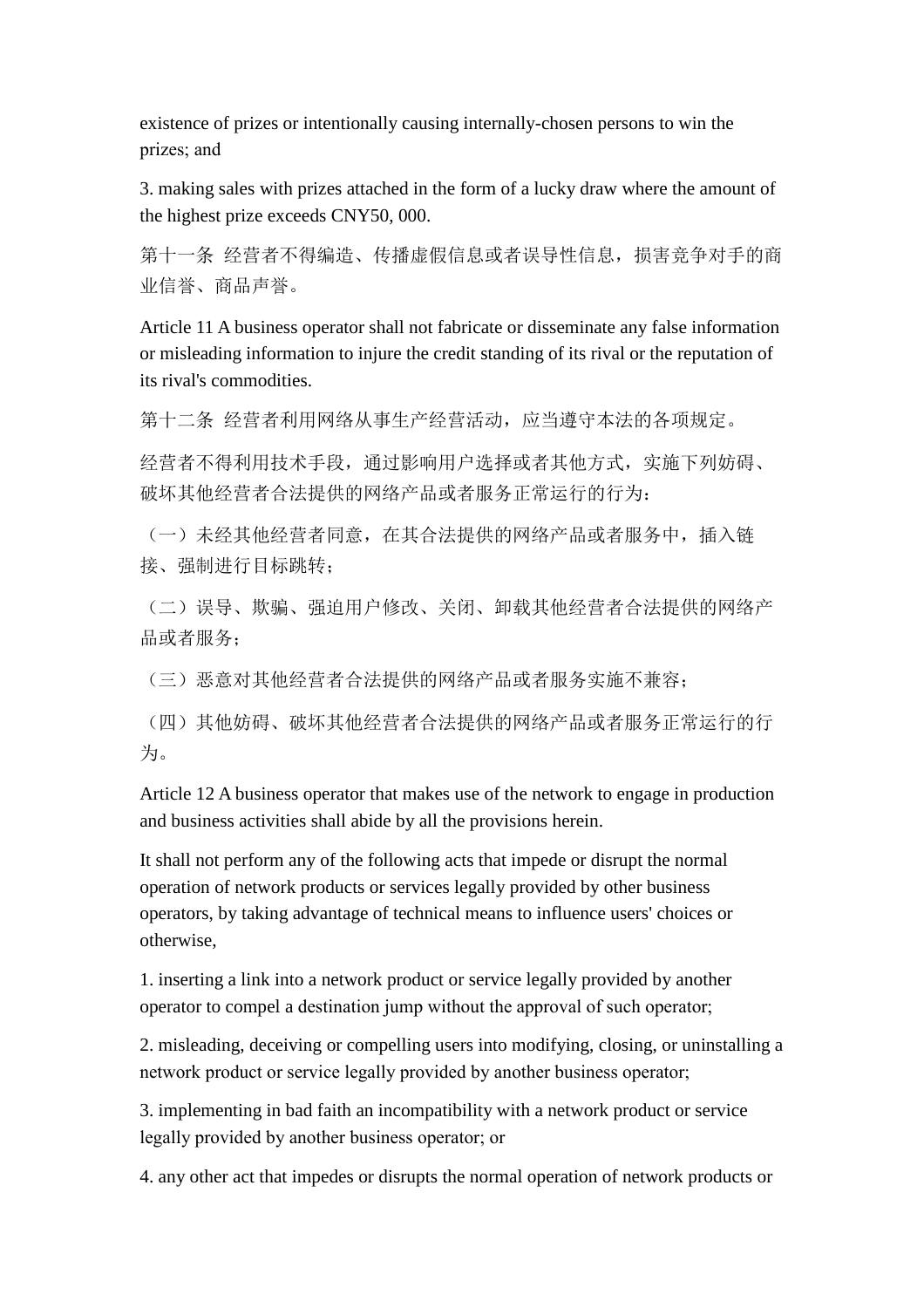services legally provided by another business operator.

## 第三章 对涉嫌不正当竞争行为的调查 **Chapter III Investigations into Suspected Unfair Competition Acts**

第十三条 监督检查部门调查涉嫌不正当竞争行为,可以采取下列措施:

(一)进入涉嫌不正当竞争行为的经营场所进行检查;

(二)询问被调查的经营者、利害关系人及其他有关单位、个人,要求其说明 有关情况或者提供与被调查行为有关的其他资料;

(三)查询、复制与涉嫌不正当竞争行为有关的协议、账簿、单据、文件、记 录、业务函电和其他资料;

(四)查封、扣押与涉嫌不正当竞争行为有关的财物;

(五)查询涉嫌不正当竞争行为的经营者的银行账户。

采取前款规定的措施,应当向监督检查部门主要负责人书面报告,并经批准。 采取前款第四项、第五项规定的措施,应当向设区的市级以上人民政府监督检 查部门主要负责人书面报告,并经批准。

监督检查部门调查涉嫌不正当竞争行为,应当遵守《中华人民共和国行政强制 法》和其他有关法律、行政法规的规定,并应当将查处结果及时向社会公开。

Article 13 The supervision and inspection authorities may adopt any of the following measures to investigate suspected unfair competition conduct,

1. accessing the business premises involved in a suspected unfair competition act for inspection;

2. questioning the business operator under investigation, any interested party, or any other related entity or individual, and requiring them to explain relevant situations or provide other materials in relation to the investigated act;

3. inquiring into and copying the contracts and agreements, account books, vouchers, documents, records, business correspondence and other materials related to a suspected unfair competition act;

4. sealing up and/or detaining the property involved in a suspected unfair competition act; and

5. inquiring into the bank account of a business operator that is suspected of an unfair competition act.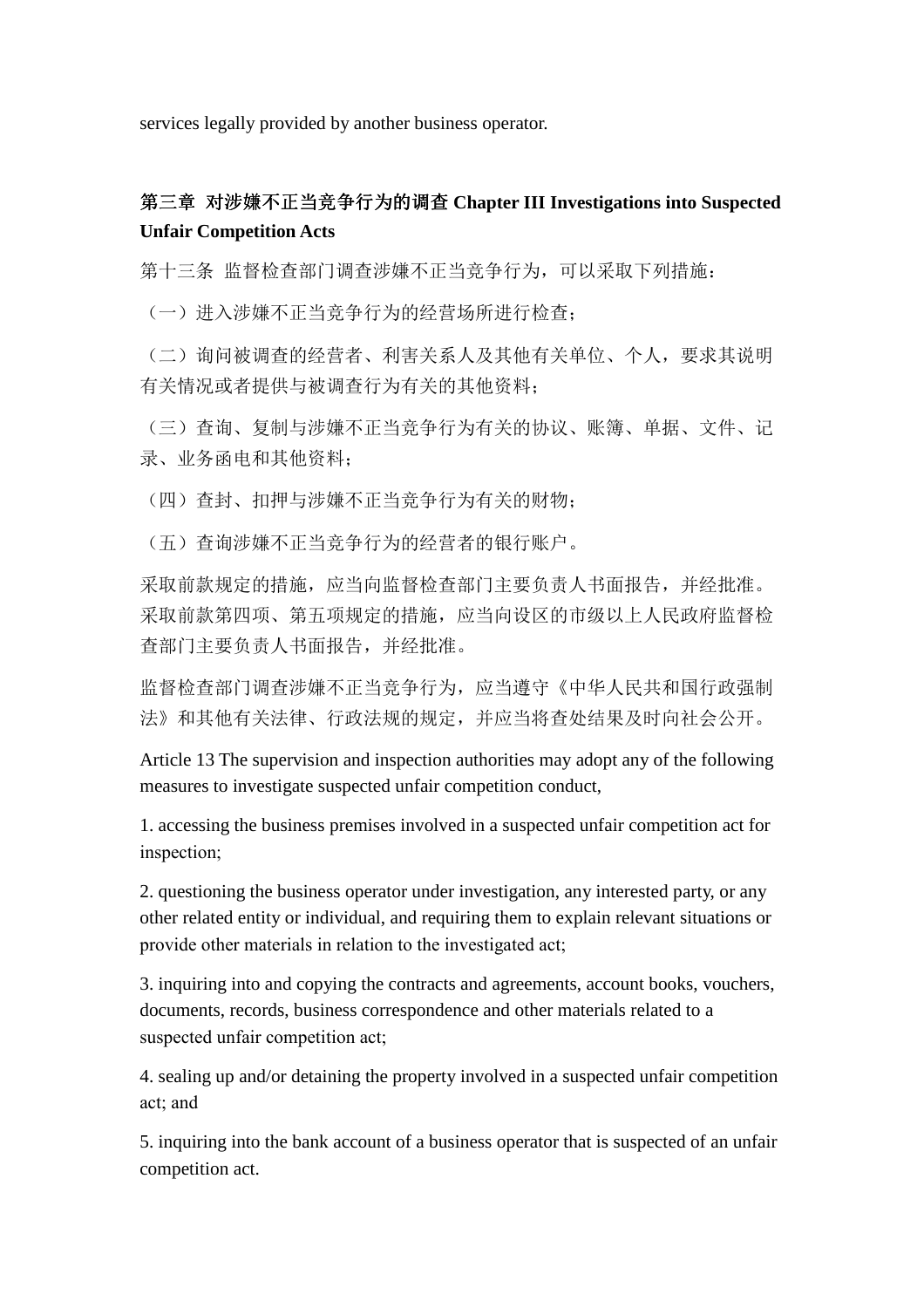Before any measure specified in the preceding paragraph is adopted, a written report shall be submitted to the principal of the supervision and inspection authority for his or her approval. Where the measure specified in Item 4 or Item 5 of the preceding paragraph is to be adopted, a written report shall be submitted to the principal of the supervision and inspection authority under the people's government at or above the level of a city with district division for his or her approval.

The supervision and inspection authorities shall abide by the Administrative Coercion Law of the People's Republic of China and other applicable laws and administrative regulations while looking into suspected unfair competition acts, and disclose the investigation and handling results to the public in a timely manner.

第十四条 监督检查部门调查涉嫌不正当竞争行为,被调查的经营者、利害关系 人及其他有关单位、个人应当如实提供有关资料或者情况。

Article 14 The business operators subject to investigation, interested parties, and other related entities or individuals, shall truthfully provide the relevant materials or information when the supervision and inspection authorities are investigating suspected unfair competition conduct.

第十五条 监督检查部门及其工作人员对调查过程中知悉的商业秘密负有保密义 务。

Article 15 The supervision and inspection authorities and their staff members shall keep confidential any commercial secrets known to them during the investigations.

第十六条 对涉嫌不正当竞争行为, 任何单位和个人有权向监督检查部门举报, 监督检查部门接到举报后应当依法及时处理。

监督检查部门应当向社会公开受理举报的电话、信箱或者电子邮件地址,并为 举报人保密。对实名举报并提供相关事实和证据的,监督检查部门应当将处理 结果告知举报人。

Article 16 Any entity or individual shall have the right to report any suspected unfair competition acts to the supervision and inspection authority. The supervision and inspection authority shall promptly deal with such reports according to the law upon receipt of these reports.

The supervision and inspection authorities shall make available to the public the phone numbers, mailing addresses or email addresses for such reports and keep the identities of informants confidential. For real-name informants who present evidence for their claims, the supervision and inspection authorities shall inform them of the handling results.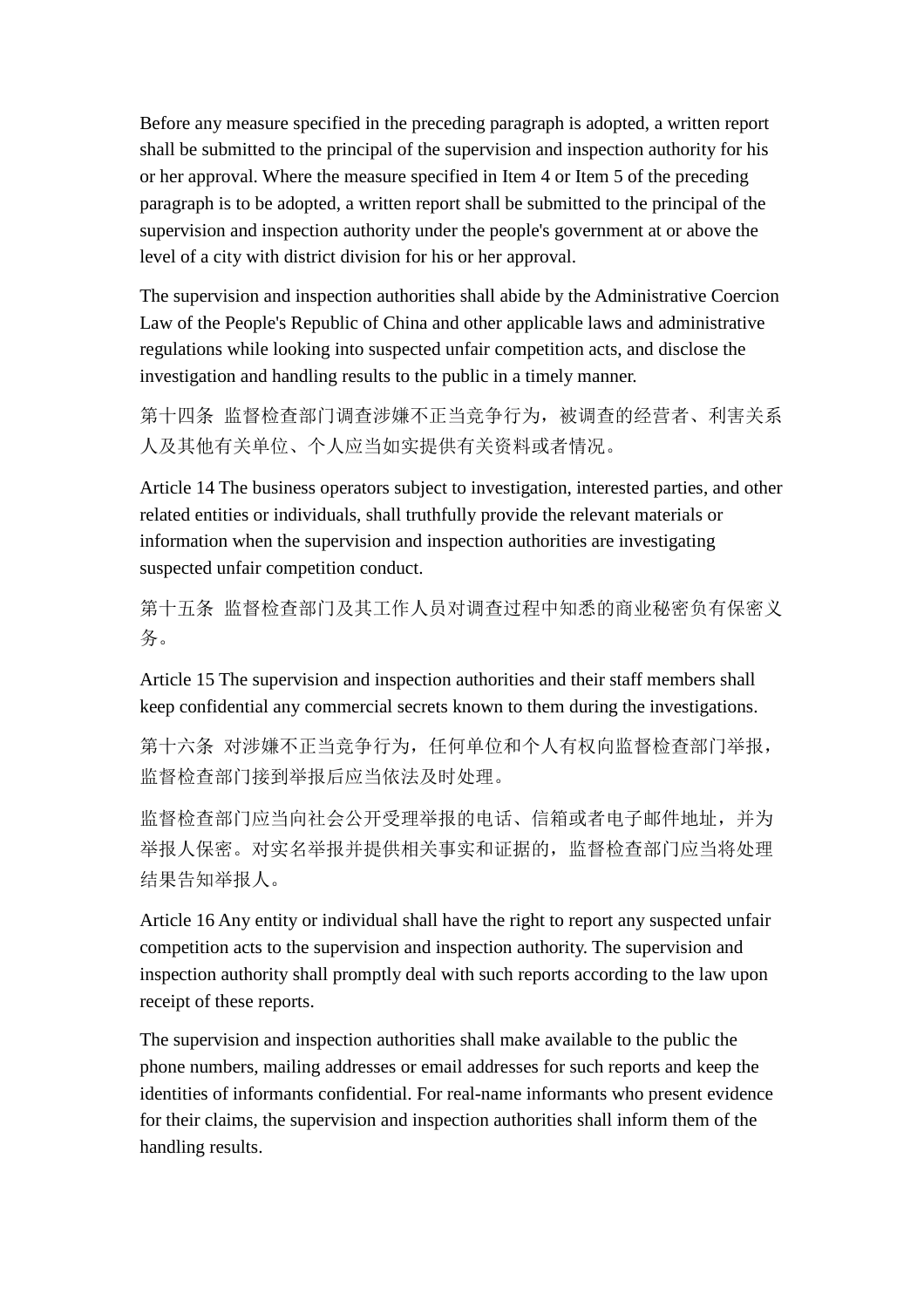#### 第四章 法律责任 **Chapter IV Legal Liability**

第十七条 经营者违反本法规定,给他人造成损害的,应当依法承担民事责任。 经营者的合法权益受到不正当竞争行为损害的,可以向人民法院提起诉讼。

因不正当竞争行为受到损害的经营者的赔偿数额,按照其因被侵权所受到的实 际损失确定;实际损失难以计算的,按照侵权人因侵权所获得的利益确定。经 营者恶意实施侵犯商业秘密行为,情节严重的,可以在按照上述方法确定数额 的一倍以上五倍以下确定赔偿数额。赔偿数额还应当包括经营者为制止侵权行 为所支付的合理开支。

经营者违反本法第六条、第九条规定,权利人因被侵权所受到的实际损失、侵 权人因侵权所获得的利益难以确定的,由人民法院根据侵权行为的情节判决给 予权利人五百万元以下的赔偿。

Article 17 A business operator that violates this Law and thus causes damage to others shall bear civil liability for such damage in accordance with the law.

A business operator whose lawful rights and interests are infringed by an unfair competition act may file a lawsuit with a people's court.

The amount of compensation for damage caused by any unfair competition act to a business operator shall be determined depending on the actual losses suffered by such operator as a result of the infringement; where it is truly difficult to work out the actual losses, such amount shall be determined in accordance with the benefits obtained by the infringer from the infringement. Where a business operator is maliciously engaged in the infringement of commercial secrets, if the circumstance is serious, the amount of compensation may be determined between one time to five times the amount determined according to the above method. The amount of compensation shall also include the reasonable expenses paid by the damaged business operator to stop the infringement.

Where a business operator violates the provisions stipulated in Article 6 or Article 9 herein, and it is truly difficult to determine the actual losses suffered by the obligee as a result of the infringement or the benefits obtained by the infringer from the infringement, the people's court shall award the obligee less than CNY5 million in damages, depending on the seriousness of the infringement.

第十八条 经营者违反本法第六条规定实施混淆行为的,由监督检查部门责令停 止违法行为,没收违法商品。违法经营额五万元以上的,可以并处违法经营额 五倍以下的罚款;没有违法经营额或者违法经营额不足五万元的,可以并处二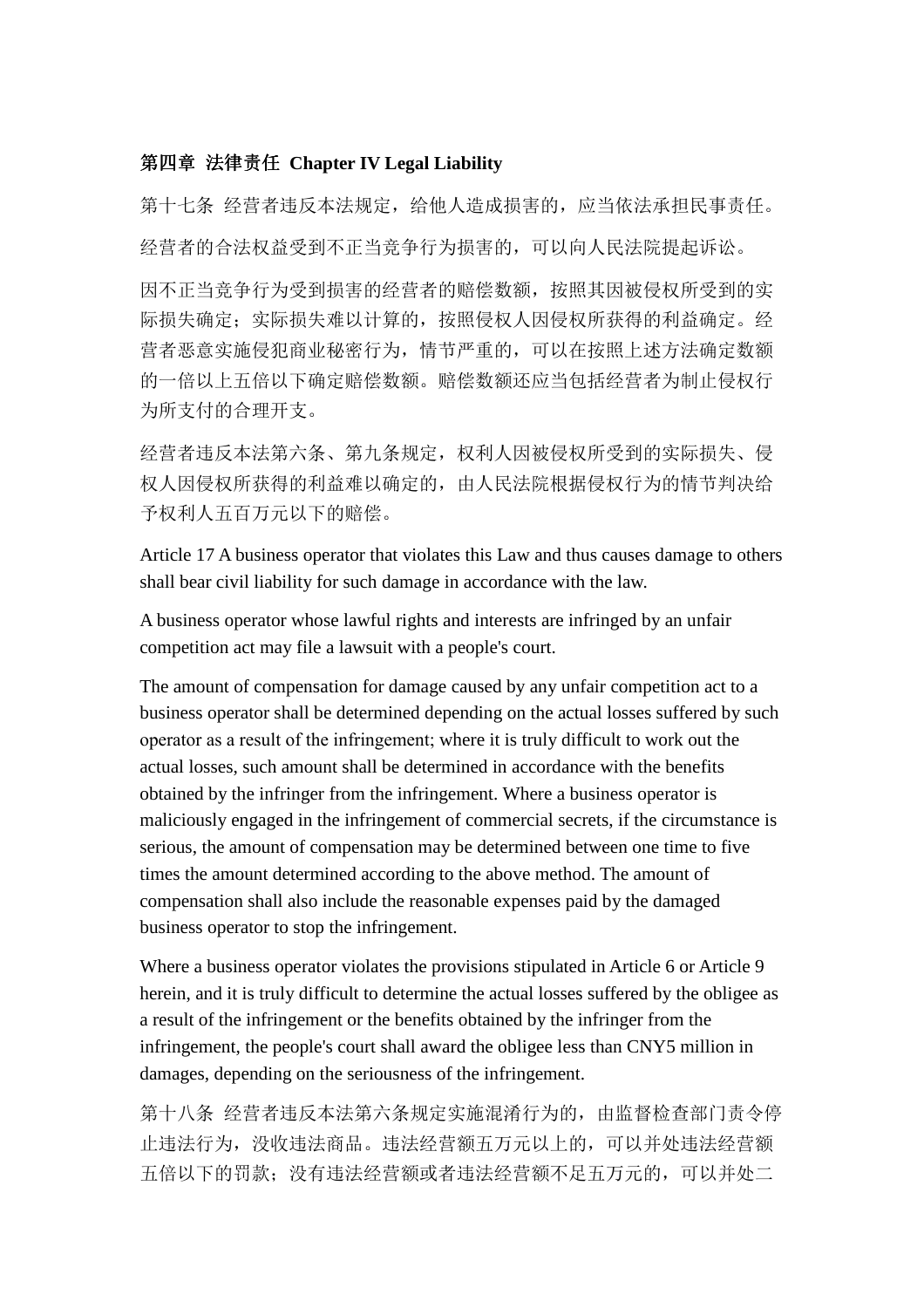十五万元以下的罚款。情节严重的,吊销营业执照。

经营者登记的企业名称违反本法第六条规定的,应当及时办理名称变更登记; 名称变更前,由原企业登记机关以统一社会信用代码代替其名称。

Article 18 Where a business operator violates Article 6 herein by performing any confusing act, the supervision and inspection authority shall order it to cease the offense, and confiscate its illicit commodities. If the illicit turnover exceeds CNY50, 000, it shall be fined up to five times the illicit turnover. If there is no illicit turnover or the illicit turnover is less than CNY50, 000, it shall be fined up to CNY250, 000; where the circumstance is serious, it business license shall be revoked.

Where a corporate name registered under a business operator violates the provisions of Article 6 herein, the business operator shall go through formalities to change its registered corporate name promptly. Prior to the change of the corporate name, the original corporate registration authority shall use the unified social credit code in lieu of its corporate name.

第十九条 经营者违反本法第七条规定贿赂他人的,由监督检查部门没收违法所 得, 处十万元以上三百万元以下的罚款。情节严重的, 吊销营业执照。

Article 19 Where a business operator bribes any other party in violation of Article 7 herein, the supervision and inspection authority shall confiscate its illegal gains, and impose on it a fine of between CNY100,000 and CNY3 million. Where the circumstance is serious, its business license shall be revoked.

第二十条 经营者违反本法第八条规定对其商品作虚假或者引人误解的商业宣 传,或者通过组织虚假交易等方式帮助其他经营者进行虚假或者引人误解的商 业宣传的,由监督检查部门责令停止违法行为,处二十万元以上一百万元以下 的罚款;情节严重的,处一百万元以上二百万元以下的罚款,可以吊销营业执 照。

经营者违反本法第八条规定,属于发布虚假广告的,依照《中华人民共和国广 告法》的规定处罚。

Article 20 Where a business operator violates the provisions of Article 8 herein to conduct commercial promotions for its commodities in a false or misleading manner, or assists other business operators with commercial promotions in a false or misleading manner by way of organizing false transactions or by other means, the supervision and inspection authority shall order the business operator to cease its violations and impose on it a fine of between CNY200, 000 and CNY1 million; where the circumstance is serious, it shall be fined between CNY1 million and CNY2 million, and its business license may be revoked.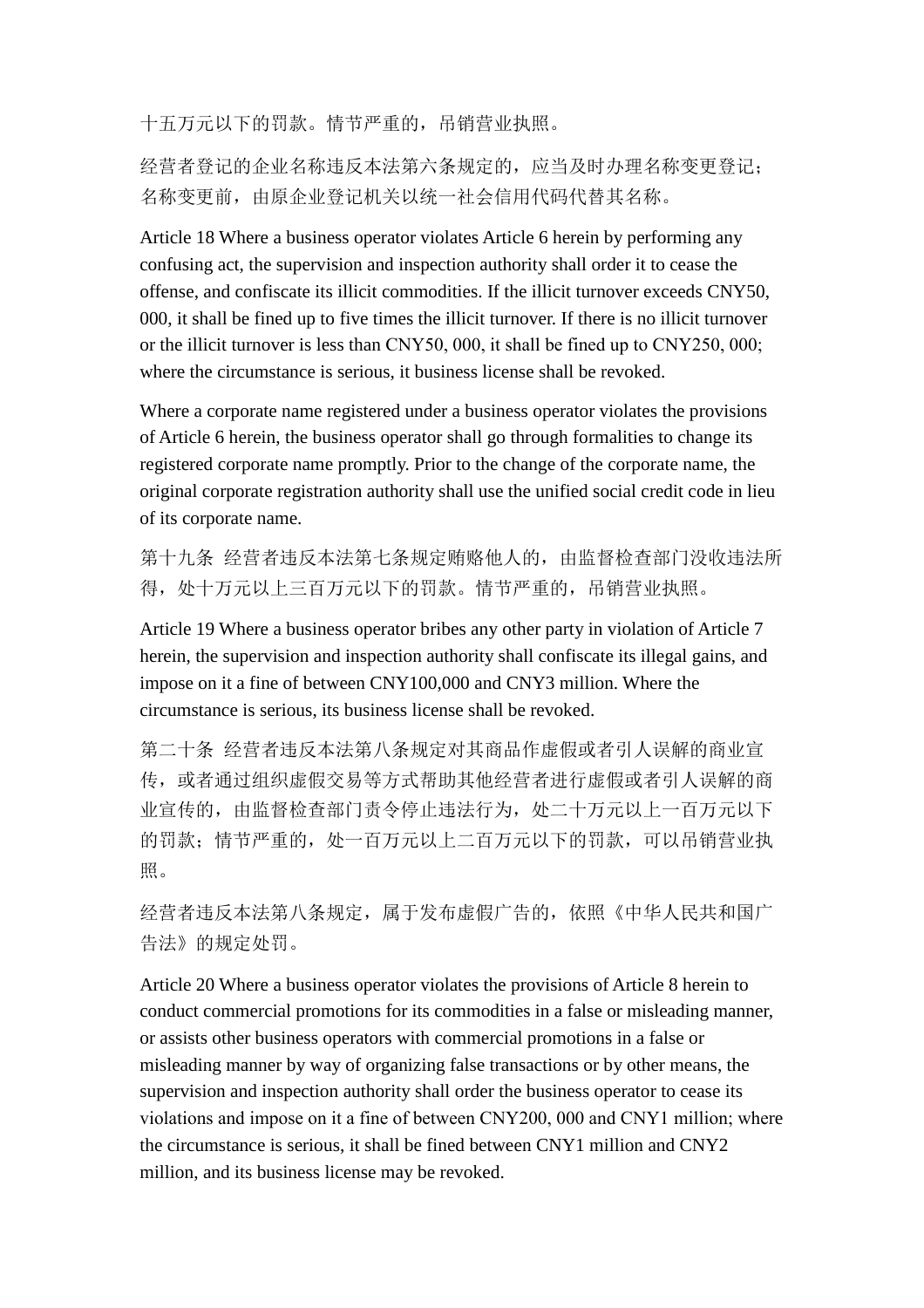Where a business operator's violation of Article 8 herein constitutes the releasing of a false advertisement, it shall be punished according to the Advertising Law of the People's Republic of China.

第二十一条 经营者以及其他自然人、法人和非法人组织违反本法第九条规定侵 犯商业秘密的,由监督检查部门责令停止违法行为,没收违法所得,处十万元 以上一百万元以下的罚款;情节严重的,处五十万元以上五百万元以下的罚 款。

Article 21 Where a business operator or any other natural person, legal person or unincorporated organization infringes any commercial secret in violation of Article 9 herein, the supervision and inspection authority shall order it to cease the illegal act, confiscated the illegal gains and impose on it a fine of between CNY100, 000 and CNY1 million; where the circumstance is serious, the fine shall be between CNY500, 000 and CNY5 million.

第二十二条 经营者违反本法第十条规定进行有奖销售的, 由监督检查部门责令 停止违法行为,处五万元以上五十万元以下的罚款。

Article 22 Where a business operator makes a prize-attached sale in violation of Article 10 herein, the supervision and inspection authority shall order it to cease the illegal act and impose on it a fine of between CNY50, 000 and CNY500, 000.

第二十三条 经营者违反本法第十一条规定损害竞争对手商业信誉、商品声誉 的,由监督检查部门责令停止违法行为、消除影响,处十万元以上五十万元以 下的罚款;情节严重的,处五十万元以上三百万元以下的罚款。

Article 23 Where a business operator causes injury to the credit standing of its rivals or the reputation of its rivals' commodities in violation of Article 11 herein, the supervision and inspection authority shall order it to cease the illegal act and eliminate any bad influences, and impose on it a fine of between CNY100, 000 and CNY500, 000; where the circumstance is serious, the fine shall be between CNY500, 000 and CNY3 million.

第二十四条 经营者违反本法第十二条规定妨碍、破坏其他经营者合法提供的网 络产品或者服务正常运行的,由监督检查部门责令停止违法行为,处十万元以 上五十万元以下的罚款;情节严重的,处五十万元以上三百万元以下的罚款。

Article 24 Where a business operator impedes or disrupts the normal operation of network products or services legally provided by another business operator, in violation of Article 12 herein, the supervision and inspection authority shall order it to cease the illegal act and impose on it a fine of between CNY100, 000 and CNY500, 000; where the circumstance is serious, the fine shall be between CNY500, 000 and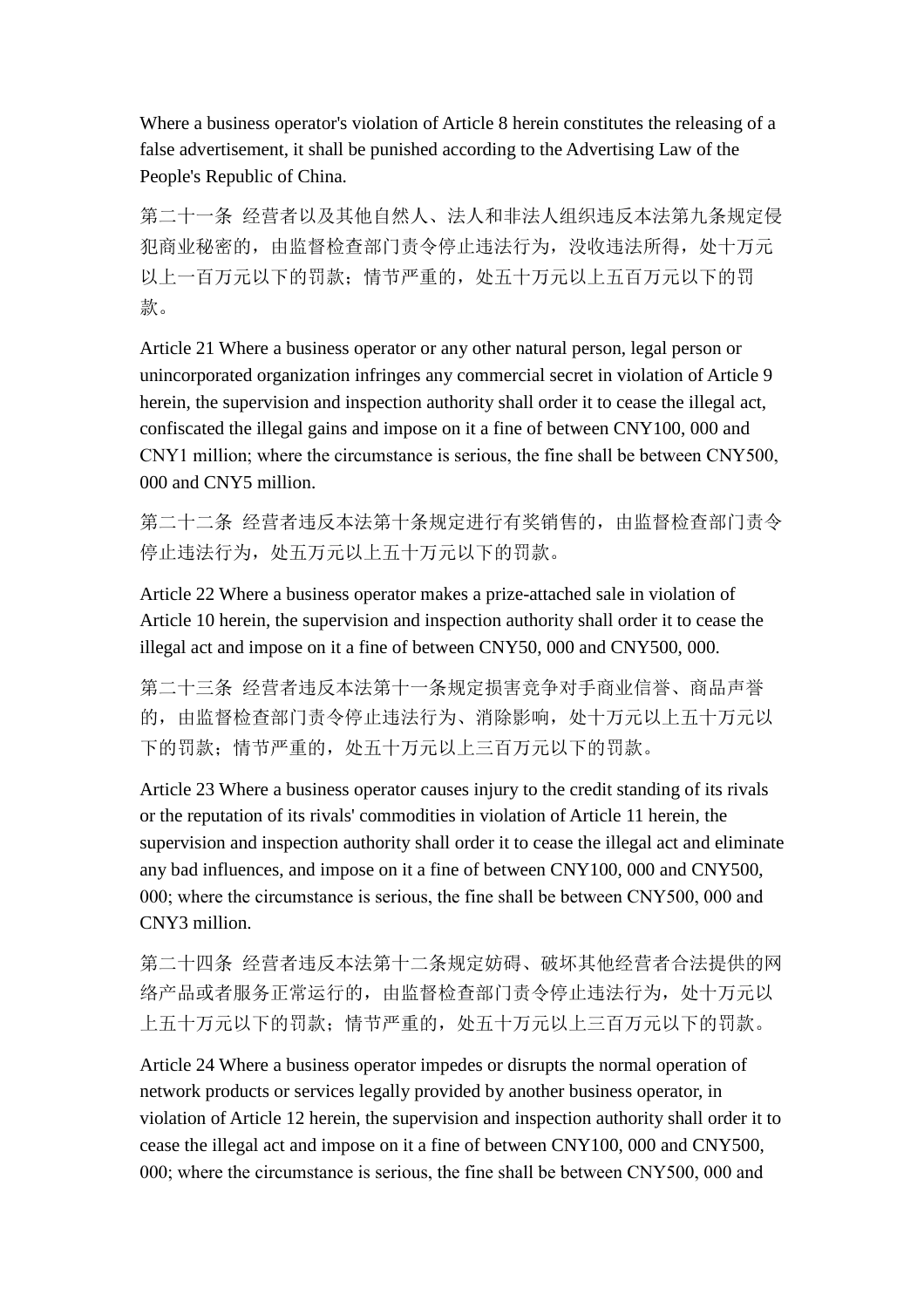CNY3 million.

第二十五条 经营者违反本法规定从事不正当竞争,有主动消除或者减轻违法行 为危害后果等法定情形的,依法从轻或者减轻行政处罚;违法行为轻微并及时 纠正,没有造成危害后果的,不予行政处罚。

Article 25 Where a business operator performs any unfair competition act in violation of the provisions herein, and if such operator proactively eliminates or relieves the harmful consequence of its illegal act, it shall be subject to a lighter or mitigated administrative penalty; if the illegal act is considered as a minor violation and is corrected in a timely manner without leading to any harmful consequence, it may not be subject to an administrative penalty.

第二十六条 经营者违反本法规定从事不正当竞争,受到行政处罚的,由监督检 查部门记入信用记录,并依照有关法律、行政法规的规定予以公示。

Article 26 Where a business operator is subject to the administrative penalty for performing an unfair competition act in violation of this Law, the supervision and inspection authority shall enter such penalty in its credit record and publicly disclose the same in accordance with the relevant laws or administrative regulations.

第二十七条 经营者违反本法规定,应当承担民事责任、行政责任和刑事责任, 其财产不足以支付的,优先用于承担民事责任。

Article 27 Where a business operator shall bear civil liability, administrative liability and criminal liability as a result of its violation of the provisions herein, but its property is not sufficient to cover all the damages, the civil liability shall take precedence.

第二十八条 妨害监督检查部门依照本法履行职责, 拒绝、阻碍调查的, 由监督 检查部门责令改正,对个人可以处五千元以下的罚款,对单位可以处五万元以 下的罚款,并可以由公安机关依法给予治安管理处罚。

Article 28 Where a party obstructs the efforts of the supervision and inspection authority to fulfill its duties according to this Law, refusing or impeding the investigations, the supervision and inspection authority shall order it to make corrections, and impose a fine of up to CNY5, 000 if the party is an individual, or a fine of up to CNY50, 000 if the party is an entity, and the public security organ may impose a public security punishment according to the law.

第二十九条 当事人对监督检查部门作出的决定不服的,可以依法申请行政复议 或者提起行政诉讼。

Article 29 Where the party concerned disagrees with the decision made by the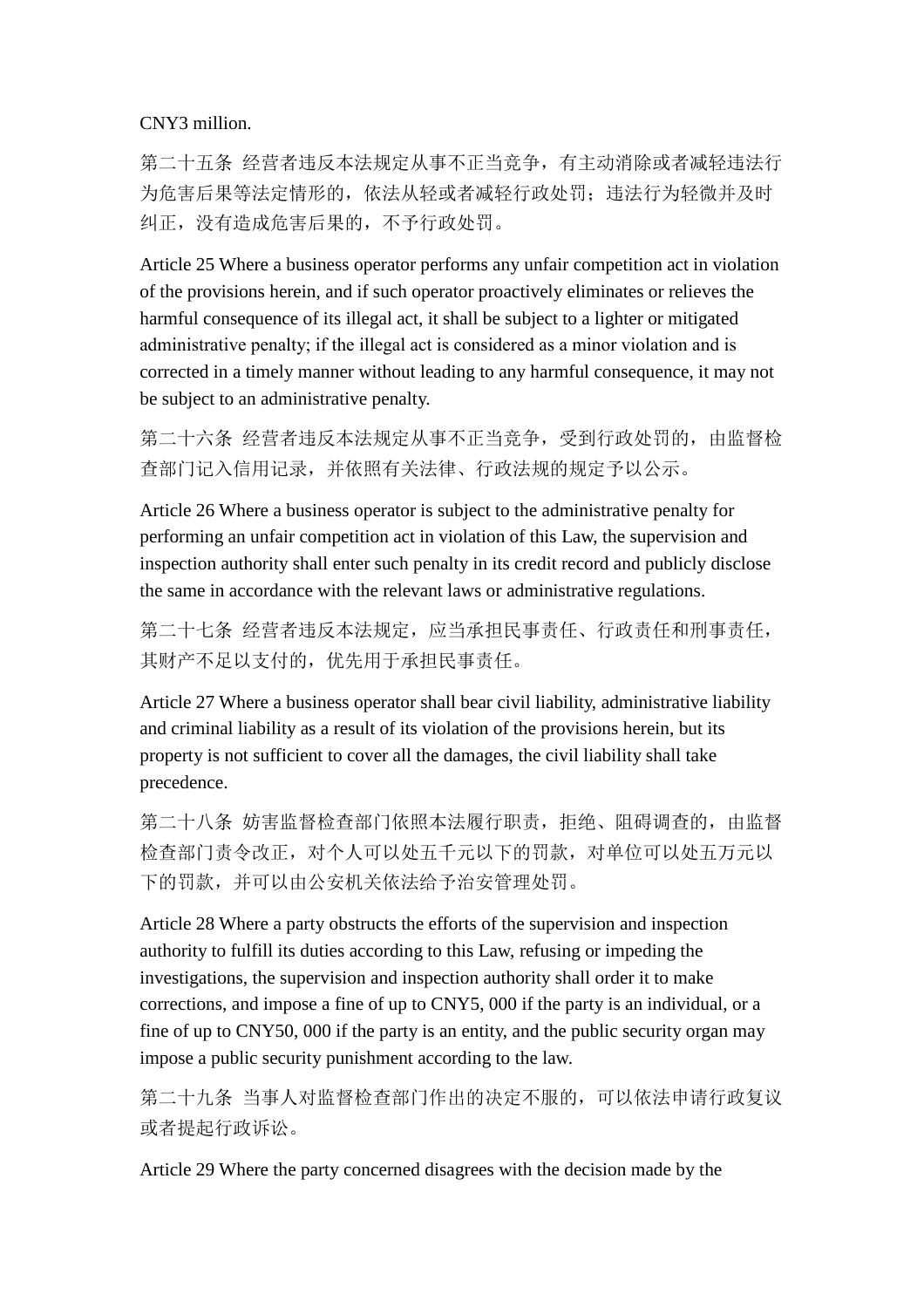supervision and inspection authority, it may apply for administrative reconsideration or file an administrative lawsuit.

第三十条 监督检查部门的工作人员滥用职权、玩忽职守、徇私舞弊或者泄露调 查过程中知悉的商业秘密的,依法给予处分。

Article 30 Where any staff member of a supervision and inspection authority abuses powers, neglects duties, commits malpractices or reveals any commercial secrets known during the investigations, such staff member shall be subject to punishment in accordance with the law.

第三十一条 违反本法规定,构成犯罪的,依法追究刑事责任。

Article 31 Where any violation of this Law constitutes a crime, there shall be an investigation for criminal liability.

第三十二条 在侵犯商业秘密的民事审判程序中,商业秘密权利人提供初步证 据,证明其已经对所主张的商业秘密采取保密措施,且合理表明商业秘密被侵 犯,涉嫌侵权人应当证明权利人所主张的商业秘密不属于本法规定的商业秘 密。

商业秘密权利人提供初步证据合理表明商业秘密被侵犯,且提供以下证据之一 的,涉嫌侵权人应当证明其不存在侵犯商业秘密的行为:

(一)有证据表明涉嫌侵权人有渠道或者机会获取商业秘密,且其使用的信息 与该商业秘密实质上相同;

(二)有证据表明商业秘密已经被涉嫌侵权人披露、使用或者有被披露、使用 的风险:

(三)有其他证据表明商业秘密被涉嫌侵权人侵犯。

Article 32 During the civil trial of infringement cases of commercial secrets, where the preliminary evidence provided by an obligee of commercial secrets can prove that it has taken measures to keep confidentiality of its such commercial secrets and can reasonably indicate that such commercial secrets have been infringed, the alleged infringer shall prove that the commercial secrets claimed by the obligee do not fall with the scope of commercial secrets as provided in this Law.

Where the obligee of commercial secrets provides preliminary evidence that can reasonably indicate the commercial secrets have been infringed and provides one of the following evidence, the alleged infringer shall prove that there is no infringement of any commercial secret:

1. there is evidence showing that the alleged infringer has access to or opportunities to